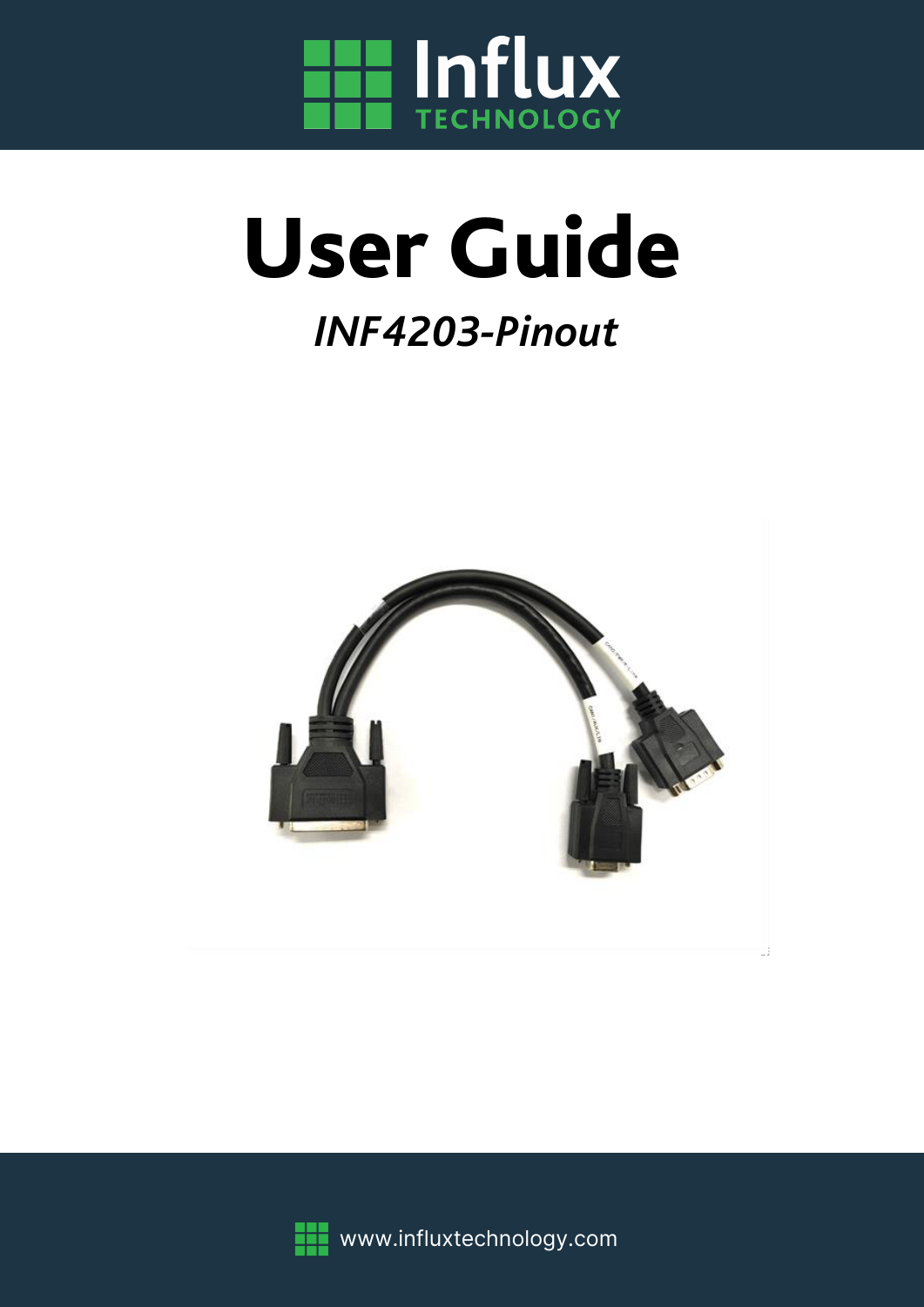

#### INF4203: Rebel LT CAN Bus Breakout Cable



#### Description:

This 230 mm breakout cable is supplied with each Rebel LT data logger making it suitable to connectdevices that are compliant with the standard CIA 9 PIN D-Sub pinout directly to the data loggers.

The cable has one 25 Way D-Sub connector, which connects directly to the Rebel LT data logger and

two 9 Way D-Sub connectors as described here:

- POWER/CAN0 enables power and a CAN bus to be connected to the Rebel data logger. Type - 9Way D-Sub (Plug)
- AUX/CAN 1 enables a CAN bus to be connected to the Rebel data logger. This cable can also be used to supply auxiliary power from the Rebel data loggers to other devices that will be poweredfrom the data logger. Type - 9 Way D-Sub (Socket)

This cable is suitable for LT Data Loggers and can also be used to supply power directly to the K-seriesmodules or the Rebel Dash from the Rebel data loggers. This helps to make the installation of our data loggers and instrumentation modules easy and with less cables required.

#### Tech Specs:

| Cable Length           | 230mm                                                                             |
|------------------------|-----------------------------------------------------------------------------------|
| <b>Cable Thickness</b> | 24 AWG 0.5 mm                                                                     |
| Connector A            | 25-pin D-sub (DB25) socket, compatible with Rebel CT and Rebel LT<br>data loggers |
| Connector B            | 9-pin D-sub (DB9) plug/nuts, pins compatible with CiA 303-1 (CAN 0<br>and Power)  |
| Connector C            | 9-pin D-sub (DB9) socket, pins compatible with CiA 303-1 (CAN 1<br>and LIN)       |
| Temperature            | Operating temperature: -20degC to +80degC                                         |
| Weight<br>Colour       | 142 g<br><b>Black</b>                                                             |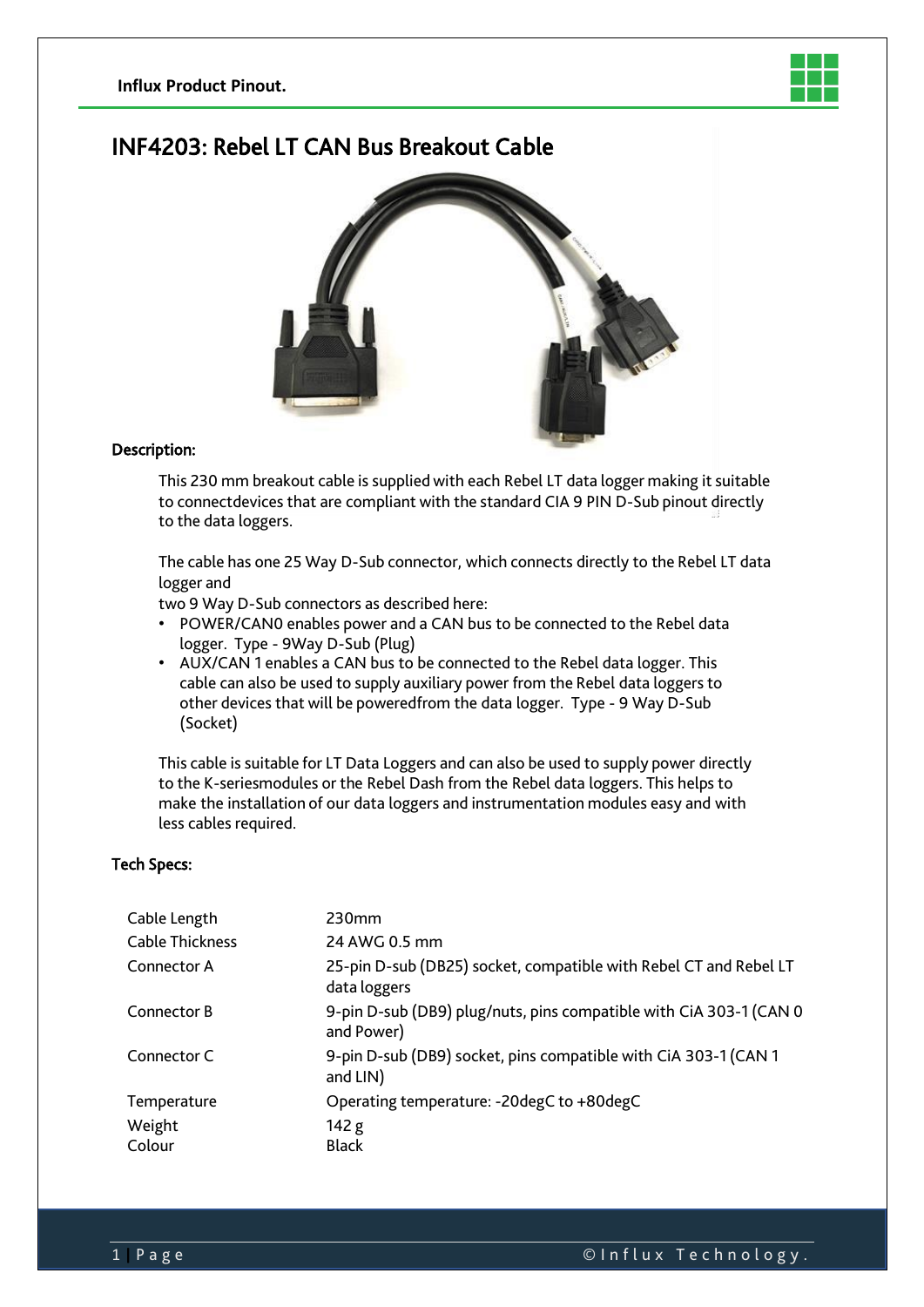

#### OBD and INST Connector



| Pin No           | <b>Pin Function</b>                                                                                                                                                                                                                                       |
|------------------|-----------------------------------------------------------------------------------------------------------------------------------------------------------------------------------------------------------------------------------------------------------|
| Pin <sub>5</sub> | Wake-Up pin to wake logger from sleep mode (for use see Appendix 1)                                                                                                                                                                                       |
| Pin <sub>6</sub> | CAN Bus 1 (Medium Speed Bus) Low Signal                                                                                                                                                                                                                   |
| Pin 7            | CAN Bus 0 (High Speed Bus) Low Signal                                                                                                                                                                                                                     |
| Pin <sub>8</sub> | K-Line (1 wire bus) of ISO 9141                                                                                                                                                                                                                           |
| Pin 9            | 4.5-36V Supply Voltage                                                                                                                                                                                                                                    |
| <b>Pin 12</b>    | Digital Input or Output 0 - When used as an input do not apply voltages outside of the<br>0 to +12V range, when used as an Output ensure that current draw is not more than<br>50mA. More information on use of this pin can be found in Appendix 2 and 3 |
| <b>Pin 19</b>    | CAN Bus 1 (Medium Speed Bus) High Signal                                                                                                                                                                                                                  |
| <b>Pin 20</b>    | CAN Bus 0 (High Speed Bus) High Signal                                                                                                                                                                                                                    |
| <b>Pin 21</b>    | Ground                                                                                                                                                                                                                                                    |
| <b>Pin 22</b>    | Power Ground                                                                                                                                                                                                                                              |
| <b>Pin 23</b>    | Digital Input or Output 3 (can also be used as a switched power supply +Vd)                                                                                                                                                                               |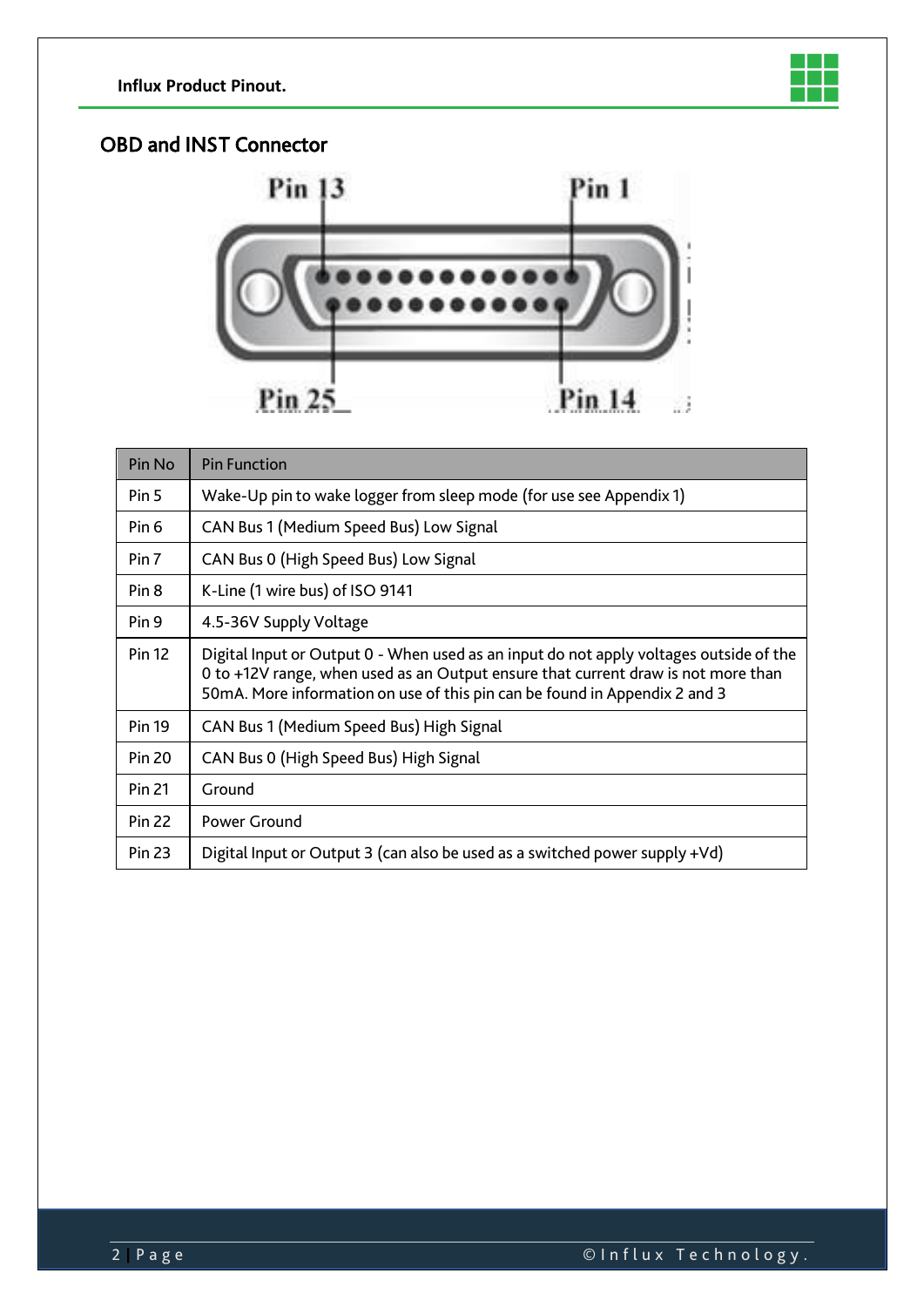

#### CAN0/PWR/K-Line Connector

Male 9-pin standard D-Type connector with nuts



| Pin No           | <b>Pin Function</b>                    |
|------------------|----------------------------------------|
| Pin <sub>2</sub> | CAN Bus 0 (High Speed Bus) Low Signal  |
| Pin <sub>3</sub> | Ground                                 |
| Pin <sub>4</sub> | K-Line (1 wire bus) of ISO 9141        |
| Pin <sub>5</sub> | Power Ground                           |
| Pin 7            | CAN Bus 0 (High Speed Bus) High Signal |
| Pin 9            | 4.5-36V Supply Voltage                 |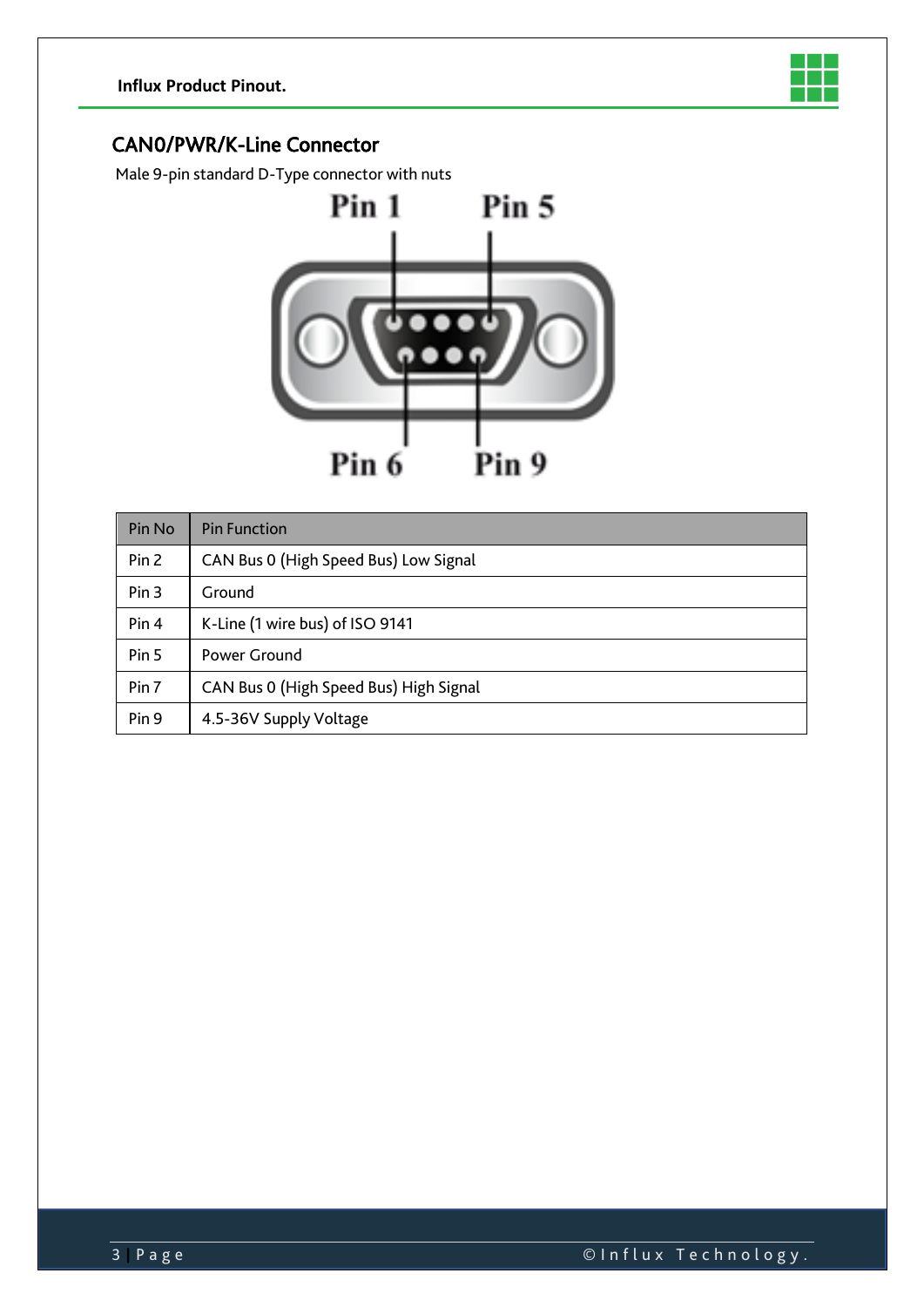

#### AUX/CAN 1/LIN Connector

Female 9-pin standard D-Type connector with screws



| Pin No           | <b>Pin Function</b>                                                                                                                                                                                                                                       |
|------------------|-----------------------------------------------------------------------------------------------------------------------------------------------------------------------------------------------------------------------------------------------------------|
| Pin 2            | CAN Bus 1 (Medium Speed Bus) Low Signal                                                                                                                                                                                                                   |
| Pin 3            | Ground                                                                                                                                                                                                                                                    |
| Pin <sub>5</sub> | Ground                                                                                                                                                                                                                                                    |
| Pin <sub>6</sub> | Digital Input or Output 0 - When used as an input do not apply voltages outside of the<br>0 to +12V range, when used as an Output ensure that current draw is not more than<br>50mA. More information on use of this pin can be found in Appendix 2 and 3 |
| Pin <sub>7</sub> | CAN Bus 1 (Medium Speed Bus) High Signal                                                                                                                                                                                                                  |
| Pin <sub>9</sub> | Power Supply Switched                                                                                                                                                                                                                                     |